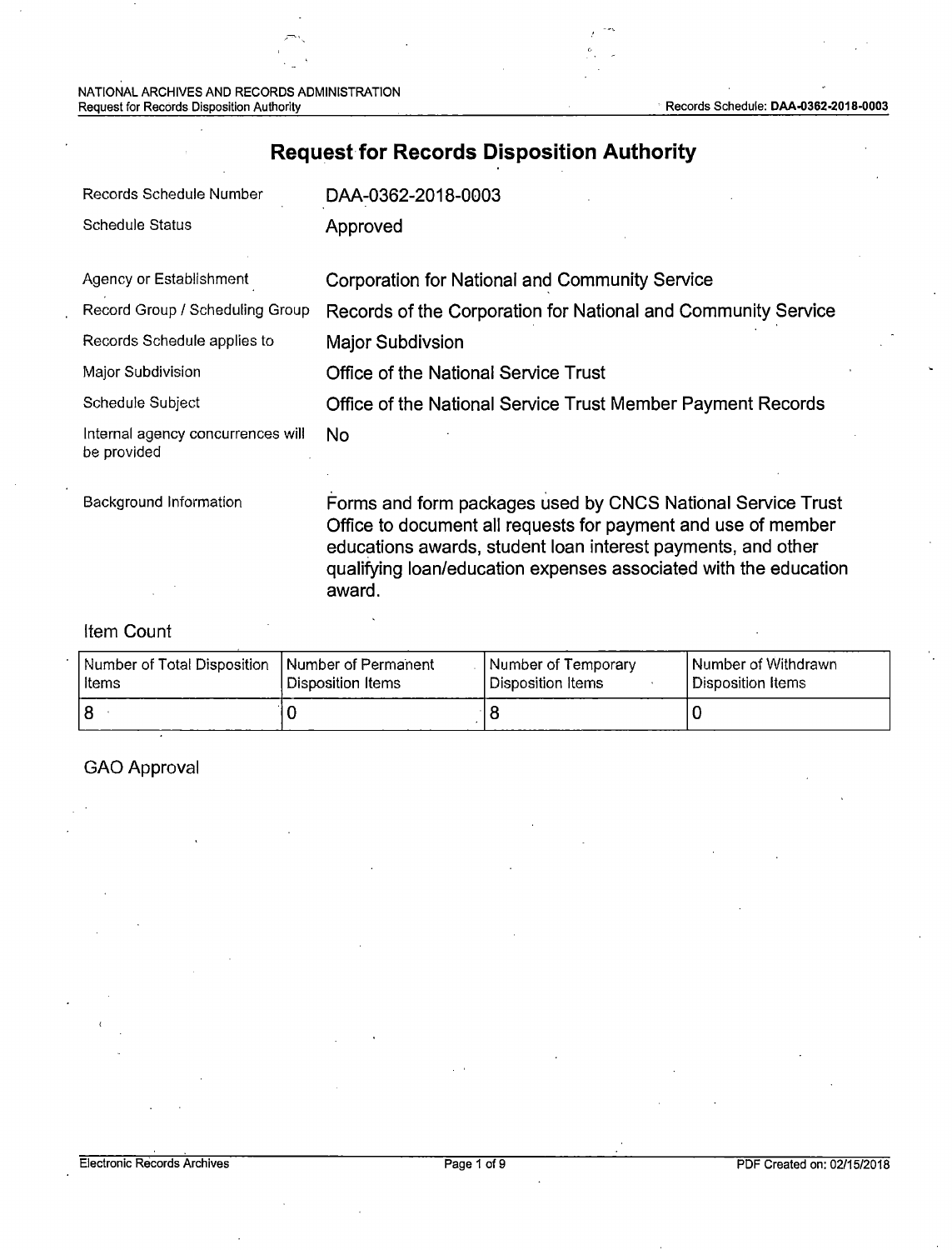# Outline of Records Schedule Items for DAA-0362-2018-0003

| Sequence Number |                                                                                                                |
|-----------------|----------------------------------------------------------------------------------------------------------------|
|                 | Office of the National Service Trust - Member Payment Forms                                                    |
| 1.1             | <b>Voucher Payment Request Form</b><br>Disposition Authority Number: DAA-0362-2018-0003-0001                   |
| 1.2             | <b>Interest Payment Request Form</b><br>Disposition Authority Number: DAA-0362-2018-0003-0002                  |
| 1.3.            | <b>Payment Request Review Form</b><br>Disposition Authority Number: DAA-0362-2018-0003-0003                    |
| 2               | Office of the National Service Trust - Additional Trust Forms and Institution Docum<br>ents                    |
| 2.1             | Forbearance Request for National Service Form<br>Disposition Authority Number: DAA-0362-2018-0003-0004         |
| 2.2             | <b>Member Extension Requests</b><br>Disposition Authority Number: DAA-0362-2018-0003-0005                      |
| 2.3             | Member Transfer Documentation<br>Disposition Authority Number: DAA-0362-2018-0003-0006                         |
| 2.4             | <b>Supporting Documentation for Payments/Interest</b><br>Disposition Authority Number: DAA-0362-2018-0003-0007 |
| 2.5             | Request to Reissue Check/EFT - Payment Review Form<br>Disposition Authority Number: DAA-0362-2018-0003-0008    |
|                 |                                                                                                                |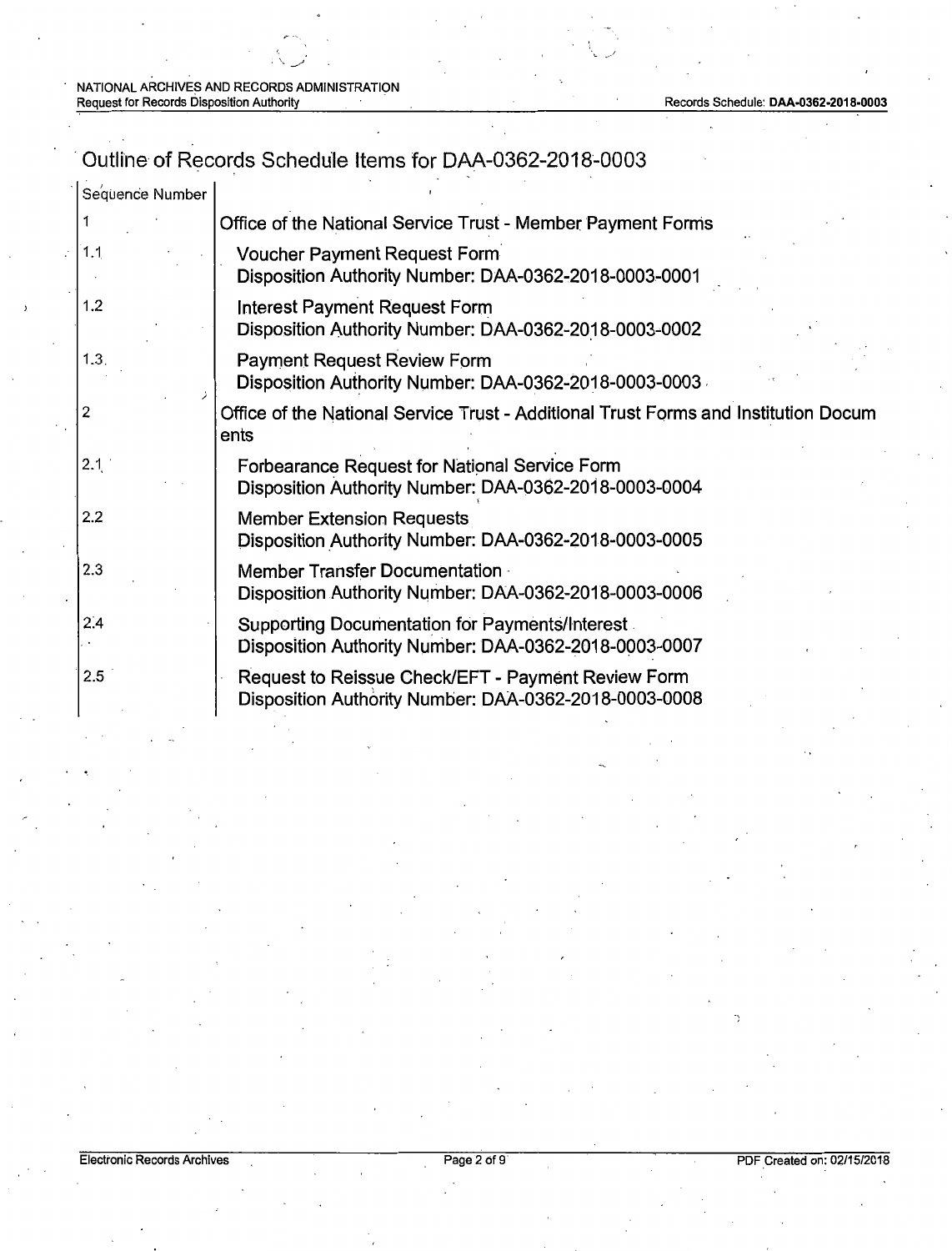## Records Schedule Items

| Sequence Number                    |                                                                                                                                                                                                                                                                                                                                        |                                                                                                                                                                                                                                                      |  |  |
|------------------------------------|----------------------------------------------------------------------------------------------------------------------------------------------------------------------------------------------------------------------------------------------------------------------------------------------------------------------------------------|------------------------------------------------------------------------------------------------------------------------------------------------------------------------------------------------------------------------------------------------------|--|--|
|                                    | Office of the National Service Trust - Member Payment Forms<br>Forms and form packages used by CNCS National Service Trust Office to<br>document all requests for payment and use of member educations awards, student<br>loan interest payments, and other qualifying loan/education expenses associated<br>with the education award. |                                                                                                                                                                                                                                                      |  |  |
| 1.1                                | <b>Voucher Payment Request Form</b>                                                                                                                                                                                                                                                                                                    |                                                                                                                                                                                                                                                      |  |  |
|                                    | Disposition Authority Number                                                                                                                                                                                                                                                                                                           | DAA-0362-2018-0003-0001                                                                                                                                                                                                                              |  |  |
|                                    |                                                                                                                                                                                                                                                                                                                                        | The Voucher Payment Request Form is used by AmeriCorps members to request<br>payment from their education award account to be disbursed to a qualified<br>institution for qualified loan and/or current education expenses.                          |  |  |
|                                    | <b>Final Disposition</b>                                                                                                                                                                                                                                                                                                               | Temporary                                                                                                                                                                                                                                            |  |  |
|                                    | Item Status                                                                                                                                                                                                                                                                                                                            | Active                                                                                                                                                                                                                                               |  |  |
|                                    | Is this item media neutral?                                                                                                                                                                                                                                                                                                            | Yes                                                                                                                                                                                                                                                  |  |  |
|                                    | Do any of the records covered<br>by this item currently exist in<br>electronic format(s) other than e-<br>mail and word processing?                                                                                                                                                                                                    | Yes                                                                                                                                                                                                                                                  |  |  |
|                                    | Do any of the records covered<br>by this item exist as structured<br>electronic data?                                                                                                                                                                                                                                                  | No                                                                                                                                                                                                                                                   |  |  |
|                                    | Disposition Instruction                                                                                                                                                                                                                                                                                                                |                                                                                                                                                                                                                                                      |  |  |
|                                    | <b>Cutoff Instruction</b>                                                                                                                                                                                                                                                                                                              | Cut off at the end of fiscal year the voucher was<br>processed.                                                                                                                                                                                      |  |  |
|                                    | Retention Period                                                                                                                                                                                                                                                                                                                       | Destroy 12 year(s) after cutoff.                                                                                                                                                                                                                     |  |  |
|                                    | Additional Information                                                                                                                                                                                                                                                                                                                 |                                                                                                                                                                                                                                                      |  |  |
|                                    | GAO Approval                                                                                                                                                                                                                                                                                                                           | <b>Not Required</b>                                                                                                                                                                                                                                  |  |  |
| 1.2                                | Interest Payment Request Form                                                                                                                                                                                                                                                                                                          |                                                                                                                                                                                                                                                      |  |  |
|                                    | <b>Disposition Authority Number</b>                                                                                                                                                                                                                                                                                                    | DAA-0362-2018-0003-0002                                                                                                                                                                                                                              |  |  |
|                                    | national service.                                                                                                                                                                                                                                                                                                                      | The Interest Payment Request Form is used by AmeriCorps members to request<br>the National Service Trust to pay, on behalf of the borrower, all or a portion of<br>the interest that accrued on a qualified student loan during the member's term of |  |  |
|                                    | Final Disposition                                                                                                                                                                                                                                                                                                                      | Temporary                                                                                                                                                                                                                                            |  |  |
| <b>Electronic Records Archives</b> |                                                                                                                                                                                                                                                                                                                                        | Page 3 of 9<br>PDF Created on: 02/15/2018                                                                                                                                                                                                            |  |  |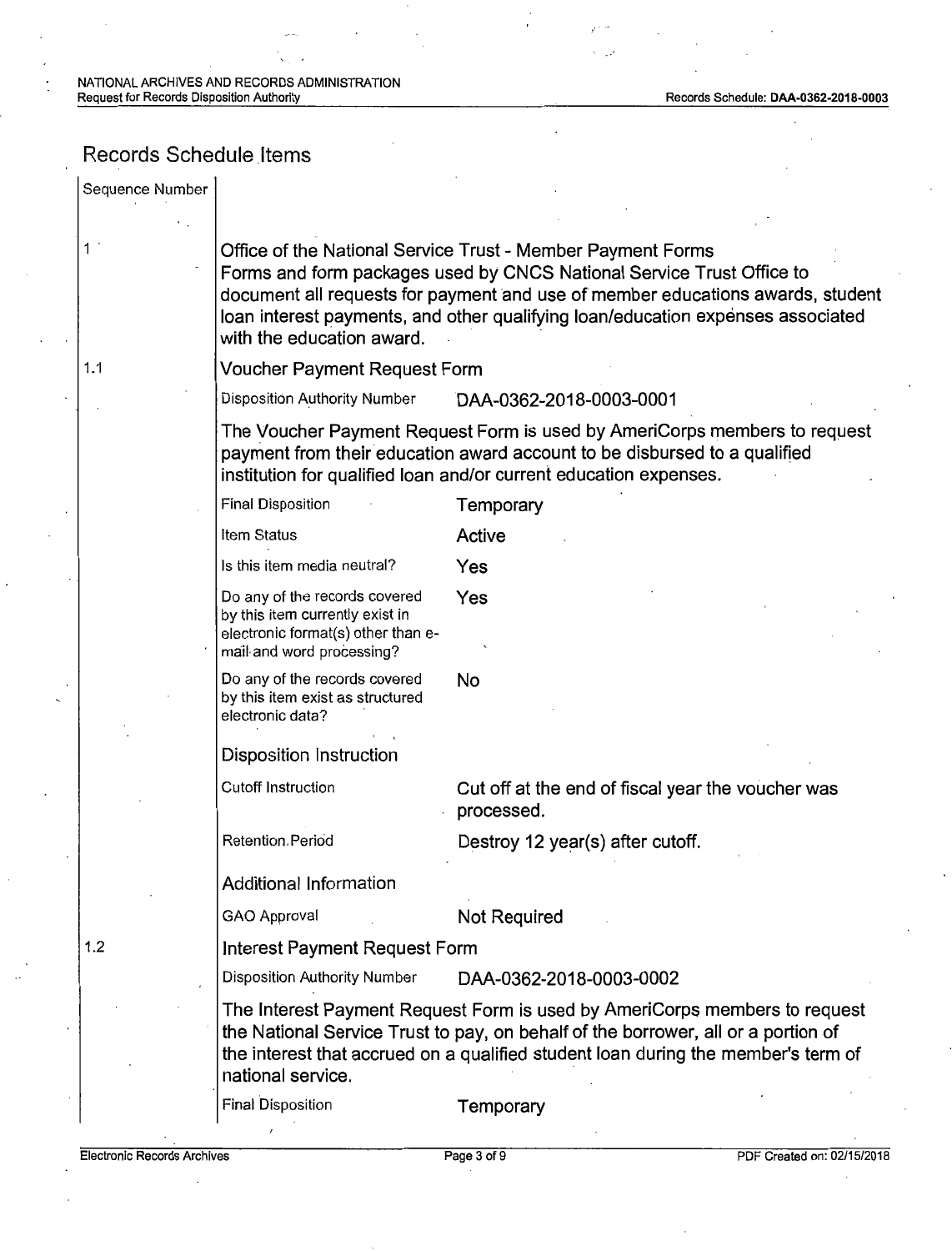|     | Item Status                                                                                                                         | Active                                                                                                                                                                                                                                                                                                                         |
|-----|-------------------------------------------------------------------------------------------------------------------------------------|--------------------------------------------------------------------------------------------------------------------------------------------------------------------------------------------------------------------------------------------------------------------------------------------------------------------------------|
|     | Is this item media neutral?                                                                                                         | Yes                                                                                                                                                                                                                                                                                                                            |
|     | Do any of the records covered<br>by this item currently exist in<br>electronic format(s) other than e-<br>mail and word processing? | Yes                                                                                                                                                                                                                                                                                                                            |
|     | Do any of the records covered<br>by this item exist as structured<br>electronic data?                                               | No                                                                                                                                                                                                                                                                                                                             |
|     | Disposition Instruction                                                                                                             |                                                                                                                                                                                                                                                                                                                                |
|     | <b>Cutoff Instruction</b>                                                                                                           | Cut off at the end of fiscal year the form was<br>processed.                                                                                                                                                                                                                                                                   |
|     | <b>Retention Period</b>                                                                                                             | Destroy 12 year(s) after cutoff                                                                                                                                                                                                                                                                                                |
|     | Additional Information                                                                                                              |                                                                                                                                                                                                                                                                                                                                |
|     | <b>GAO Approval</b>                                                                                                                 | <b>Not Required</b>                                                                                                                                                                                                                                                                                                            |
| 1.3 | Payment Request Review Form                                                                                                         |                                                                                                                                                                                                                                                                                                                                |
|     | Disposition Authority Number                                                                                                        | DAA-0362-2018-0003-0003                                                                                                                                                                                                                                                                                                        |
|     | payment requests greater than \$5,000.00.                                                                                           | The Payment Request Review Form is a document package used by CNCS Trust<br>staff to document AmeriCorps member requests for payment that require higher<br>level review such as: after the expiration of the 7 year's use periods for education<br>awards; with member signature dates greater than 90 days old; and interest |
|     | Final Disposition                                                                                                                   | Temporary                                                                                                                                                                                                                                                                                                                      |
|     | Item Status                                                                                                                         | Active                                                                                                                                                                                                                                                                                                                         |
|     | Is this item media neutral?                                                                                                         | Yes                                                                                                                                                                                                                                                                                                                            |
|     | Do any of the records covered<br>by this item currently exist in<br>electronic format(s) other than e-<br>mail and word processing? | Yes                                                                                                                                                                                                                                                                                                                            |
|     | Do any of the records covered<br>by this item exist as structured<br>electronic data?                                               | No                                                                                                                                                                                                                                                                                                                             |
|     | <b>Disposition Instruction</b>                                                                                                      |                                                                                                                                                                                                                                                                                                                                |
|     | <b>Cutoff Instruction</b>                                                                                                           | Cut off at the end of fiscal year the form is<br>adjudicated.                                                                                                                                                                                                                                                                  |
|     | <b>Retention Period</b>                                                                                                             | Destroy 12 year(s) after cutoff.                                                                                                                                                                                                                                                                                               |
|     | Additional Information                                                                                                              |                                                                                                                                                                                                                                                                                                                                |

1.3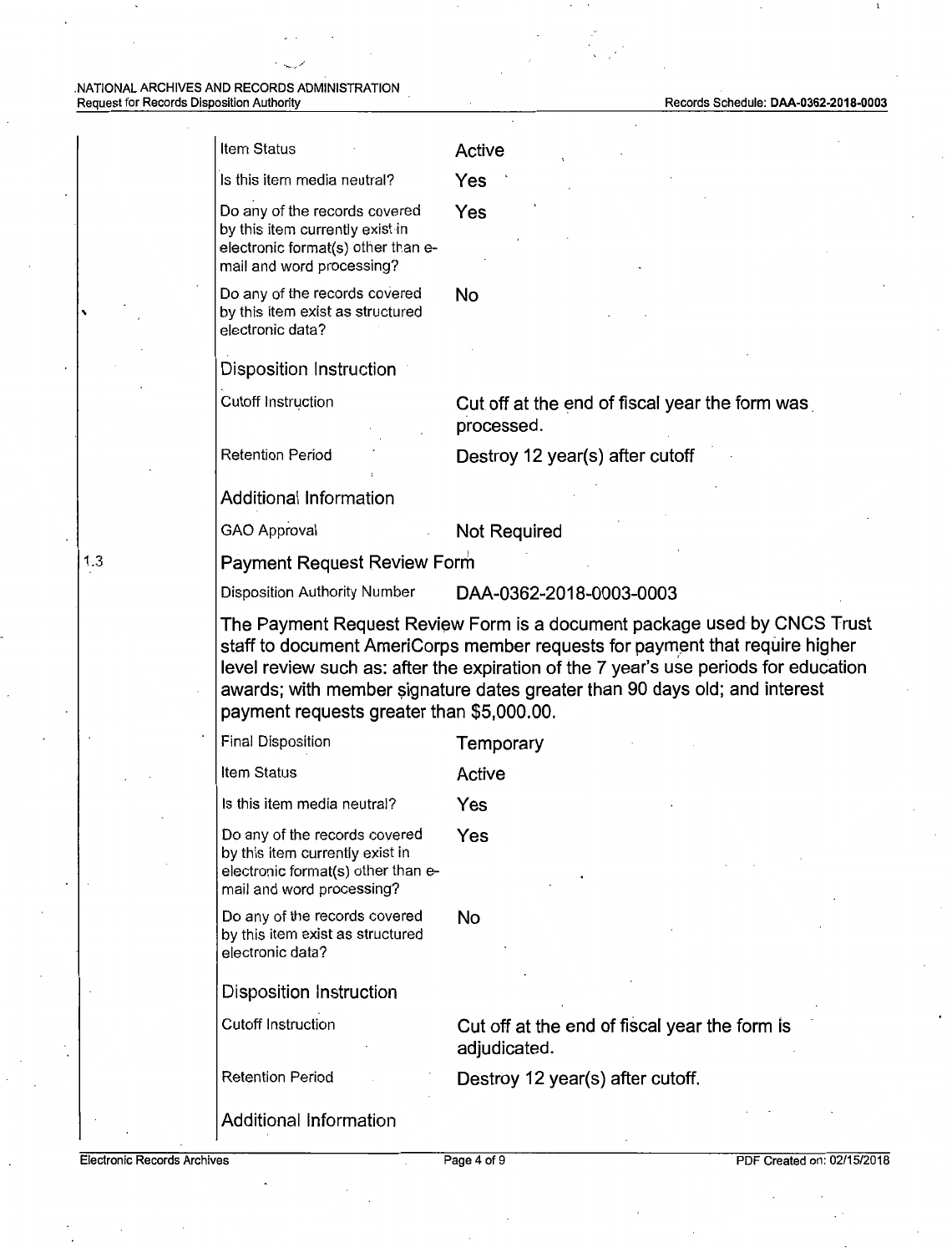| GAO Approval                                                                                                                                                                                                                                                       | Not Required                                                                                                                                                                                                  |  |  |
|--------------------------------------------------------------------------------------------------------------------------------------------------------------------------------------------------------------------------------------------------------------------|---------------------------------------------------------------------------------------------------------------------------------------------------------------------------------------------------------------|--|--|
| Office of the National Service Trust - Additional Trust Forms and Institution<br>Documents                                                                                                                                                                         |                                                                                                                                                                                                               |  |  |
| Additional forms and packages used by CNCS Trust Office to document all other<br>requests for payment and use of member educations awards, student loan interest<br>payments, and other qualifying loan/education expenses associated with the<br>education award. |                                                                                                                                                                                                               |  |  |
|                                                                                                                                                                                                                                                                    | Forbearance Request for National Service Form                                                                                                                                                                 |  |  |
| Disposition Authority Number                                                                                                                                                                                                                                       | DAA-0362-2018-0003-0004                                                                                                                                                                                       |  |  |
| student loan for national service.                                                                                                                                                                                                                                 | Form used by AmeriCorps members to request a forbearance period for their                                                                                                                                     |  |  |
| Final Disposition                                                                                                                                                                                                                                                  | Temporary                                                                                                                                                                                                     |  |  |
| Item Status                                                                                                                                                                                                                                                        | Active                                                                                                                                                                                                        |  |  |
| Is this item media neutral?                                                                                                                                                                                                                                        | Yes                                                                                                                                                                                                           |  |  |
| Do any of the records covered<br>by this item currently exist in<br>electronic format(s) other than e-<br>mail and word processing?                                                                                                                                | No                                                                                                                                                                                                            |  |  |
| Disposition Instruction                                                                                                                                                                                                                                            |                                                                                                                                                                                                               |  |  |
| Cutoff Instruction                                                                                                                                                                                                                                                 | Cut off at the end of fiscal year the form was<br>received.                                                                                                                                                   |  |  |
| <b>Retention Period</b>                                                                                                                                                                                                                                            | Destroy 4 year(s) after cutoff.                                                                                                                                                                               |  |  |
| <b>Additional Information</b>                                                                                                                                                                                                                                      |                                                                                                                                                                                                               |  |  |
| GAO Approval                                                                                                                                                                                                                                                       | Not Required                                                                                                                                                                                                  |  |  |
| <b>Member Extension Requests</b>                                                                                                                                                                                                                                   |                                                                                                                                                                                                               |  |  |
| <b>Disposition Authority Number</b>                                                                                                                                                                                                                                | DAA-0362-2018-0003-0005                                                                                                                                                                                       |  |  |
|                                                                                                                                                                                                                                                                    | The member extension request package consists of original education award<br>extension request documentation from members and extension request review and<br>an approvals from official designee and others. |  |  |
| <b>Final Disposition</b>                                                                                                                                                                                                                                           | Temporary                                                                                                                                                                                                     |  |  |
| Item Status                                                                                                                                                                                                                                                        | Active                                                                                                                                                                                                        |  |  |
| Is this item media neutral?                                                                                                                                                                                                                                        | Yes                                                                                                                                                                                                           |  |  |
| Do any of the records covered<br>by this item currently exist in<br>electronic format(s) other than e-<br>mail and word processing?                                                                                                                                | No                                                                                                                                                                                                            |  |  |

2

2.1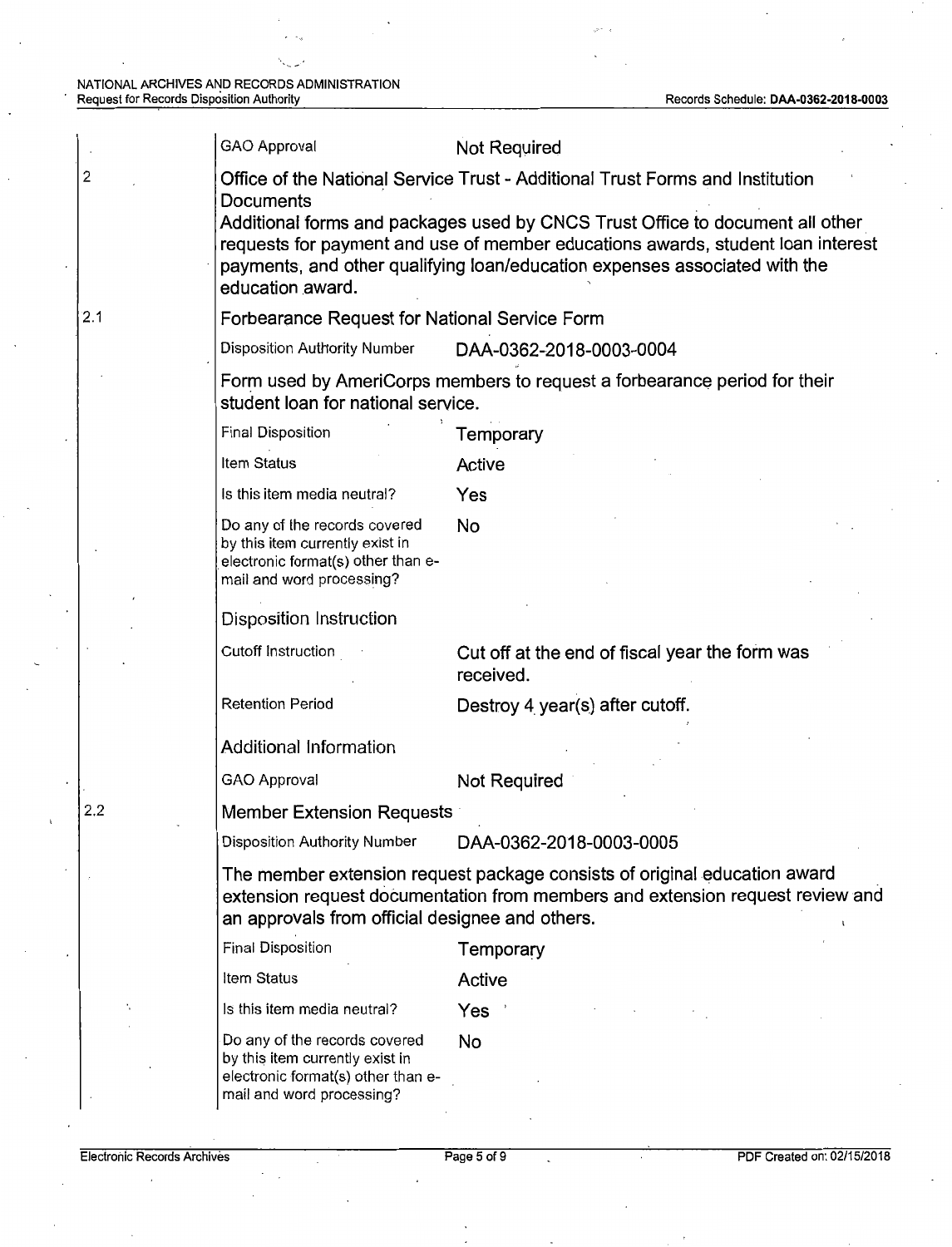#### Disposition Instruction

Cutoff Instruction **Cut off at the end of fiscal year the extension request is adjudicated.** 

Retention Period **Destroy 4 year(s) after cutoff.** 

, Additional Information

GAO Approval **Not Required** 

2.3 **Member Transfer Documentation** 

Disposition Authority Number **DAA-0362-2018-0003-0006** 

Documentation associated with the transfer of an education award. Recipients of **a transferred award may use the award within 10 years from the date which the member who transferred the award completed their term of service.** 

|                                    | Final Disposition                                                                                                                   | Temporary                                                                                                                                      |                            |
|------------------------------------|-------------------------------------------------------------------------------------------------------------------------------------|------------------------------------------------------------------------------------------------------------------------------------------------|----------------------------|
|                                    | Item Status                                                                                                                         | Active                                                                                                                                         |                            |
|                                    | Is this item media neutral?                                                                                                         | Yes                                                                                                                                            |                            |
|                                    | Do any of the records covered<br>by this item currently exist in<br>electronic format(s) other than e-<br>mail and word processing? | <b>No</b>                                                                                                                                      |                            |
|                                    | <b>Disposition Instruction</b>                                                                                                      |                                                                                                                                                |                            |
|                                    | Cutoff Instruction                                                                                                                  | Cut off at the end of fiscal year the award was<br>transferred.                                                                                |                            |
|                                    | <b>Retention Period</b>                                                                                                             | Destroy 4 year(s) after cutoff.                                                                                                                |                            |
|                                    | Additional Information                                                                                                              |                                                                                                                                                |                            |
|                                    | GAO Approval                                                                                                                        | Not Required                                                                                                                                   |                            |
| 2.4                                | Supporting Documentation for Payments/Interest                                                                                      |                                                                                                                                                |                            |
|                                    | Disposition Authority Number                                                                                                        | DAA-0362-2018-0003-0007                                                                                                                        |                            |
|                                    |                                                                                                                                     | Supporting documentation pertaining to members' payments and interest to include<br>invoices and other miscellaneous supporting documentation. |                            |
|                                    | <b>Final Disposition</b>                                                                                                            | Temporary                                                                                                                                      |                            |
|                                    | Item Status                                                                                                                         | Active                                                                                                                                         |                            |
|                                    | Is this item media neutral?                                                                                                         | Yes .                                                                                                                                          |                            |
|                                    | Do any of the records covered<br>by this item currently exist in<br>electronic format(s) other than e-<br>mail and word processing? | No                                                                                                                                             |                            |
| <b>Electronic Records Archives</b> |                                                                                                                                     | Page 6 of 9                                                                                                                                    | PDF Created on: 02/15/2018 |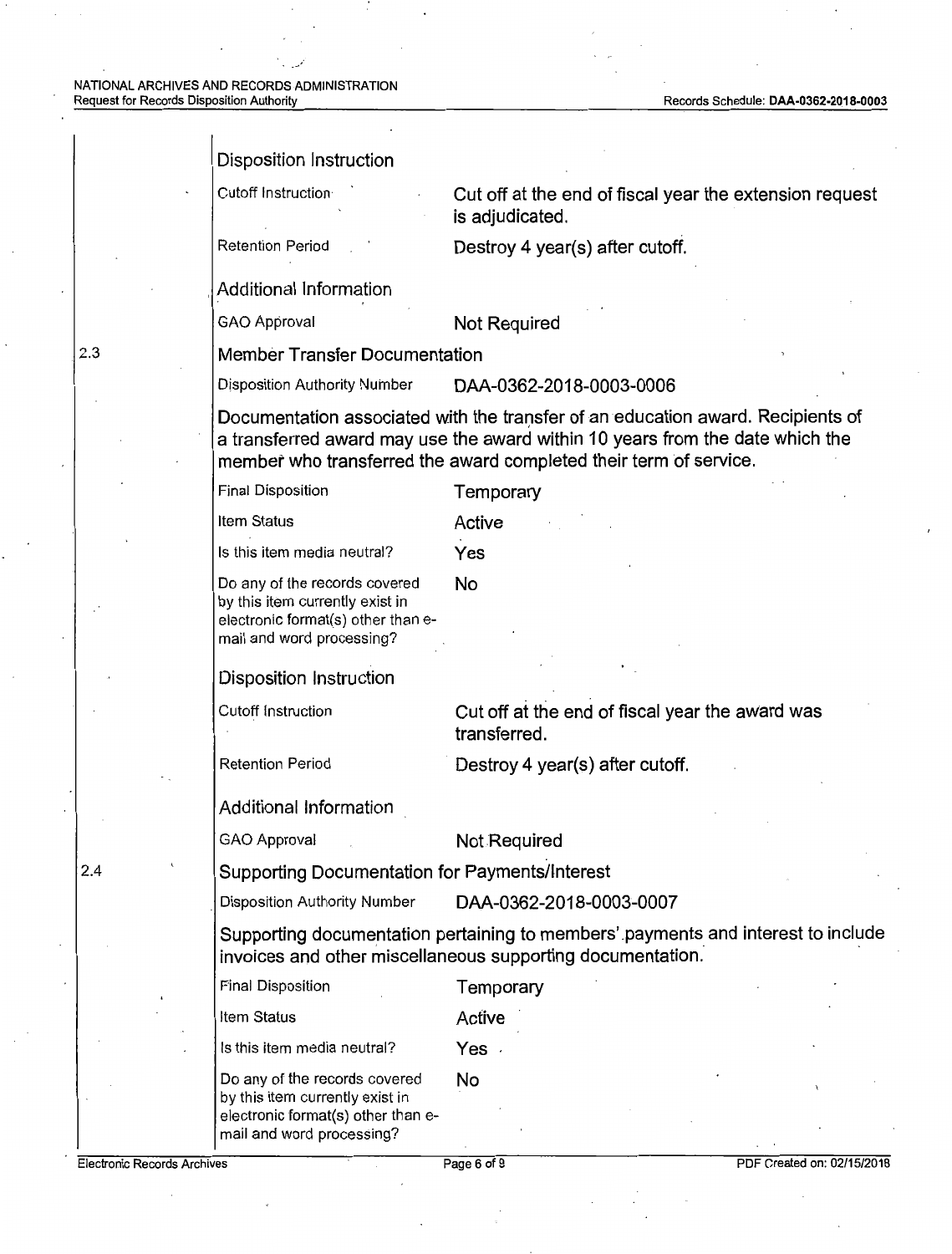| <b>Disposition Instruction</b>                                                                                                      |                                                                                            |  |
|-------------------------------------------------------------------------------------------------------------------------------------|--------------------------------------------------------------------------------------------|--|
| Cutoff Instruction                                                                                                                  | Cut off at the end of fiscal year from the date the<br>member earns their education award. |  |
| <b>Retention Period</b>                                                                                                             | Destroy 4 year(s) after cutoff.                                                            |  |
| <b>Additional Information</b>                                                                                                       |                                                                                            |  |
| <b>GAO</b> Approval                                                                                                                 | Not Required                                                                               |  |
| Request to Reissue Check/EFT - Payment Review Form                                                                                  |                                                                                            |  |
| <b>Disposition Authority Number</b>                                                                                                 | DAA-0362-2018-0003-0008                                                                    |  |
| Form used to document all reissuance of payments.                                                                                   |                                                                                            |  |
| <b>Final Disposition</b>                                                                                                            | Temporary                                                                                  |  |
| Item Status                                                                                                                         | <b>Active</b>                                                                              |  |
| Is this item media neutral?                                                                                                         | Yes                                                                                        |  |
| Do any of the records covered<br>by this item currently exist in<br>electronic format(s) other than e-<br>mail and word processing? | <b>No</b>                                                                                  |  |
| <b>Disposition Instruction</b>                                                                                                      |                                                                                            |  |
| <b>Cutoff Instruction</b>                                                                                                           | Cut off at the end of the fiscal year from the date the<br>reissue is processed.           |  |
| <b>Retention Period</b>                                                                                                             | Destroy 4 year(s) after cutoff.                                                            |  |
| Additional Information                                                                                                              |                                                                                            |  |
| GAO Approval                                                                                                                        | <b>Not Required</b>                                                                        |  |
|                                                                                                                                     |                                                                                            |  |

 $\ddot{\phantom{a}}$ 

2.5

 $\ddot{\cdot}$ 

Electronic Records Archives **Page 7** of 9 PDF Created on: 02/15/2018